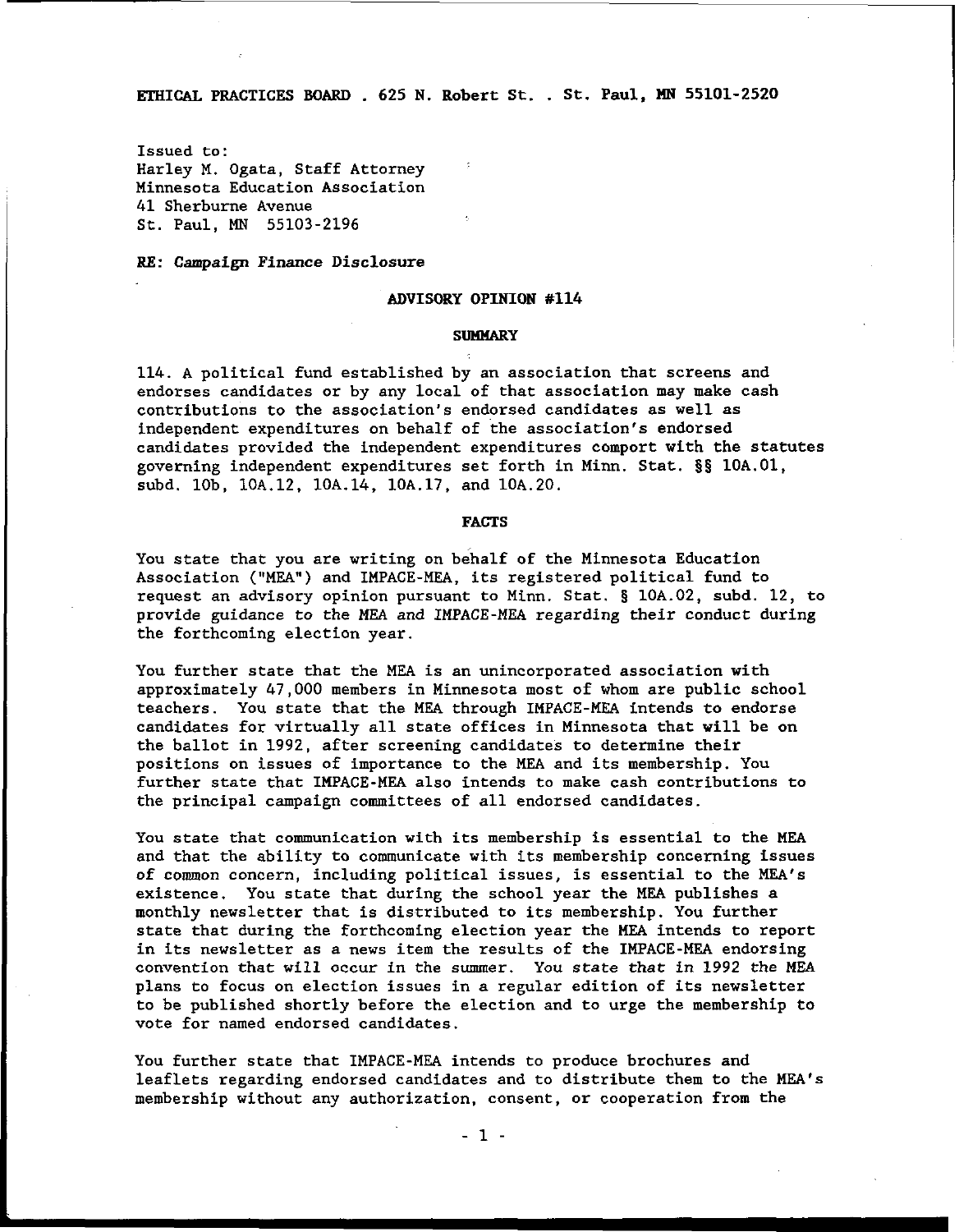candidates.

You state that the MEA's locals are truly independent of the state organization and that they have their own budgets not subject to the control of the MEA or IMPACE-MEA. You further state that MEA's locals have full authority to communicate with their members on political and other issues and to support candidates of their choice.

You state that the questions you ask the Board concern primarily what, if anything, Chapter 10A requires of the MEA, its locals, or IMPACE-MEA regarding the allocation and reporting to the Board of expenses incurred in making partisan communications to MEA members and whether the MEA, its locals. or IMPACE-MEA can make independent expenditures on behalf of endorsed candidates.

You ask the Board the following questions:

# **QUESTION ONE**

Must the MEA obtain written authorization under Minn. Stat. § 10A.17, subd. 2, from the treasurers of principal campaign committees of endorsed candidates before it can report in its newsletter the results of the IMPACE-MEA endorsing convention, assuming that the report will be made without the authorization, consent, or cooperation of any candidate? That is, can the cost of printing that portion of the MEA's regular newsletter be an independent expenditure, with the appropriate disclaimer?

# **OPINION**

If the Minnesota Education Association (MEA) newsletter report of the results of IMPACE-MEA's endorsing convention is made without the authorization, consent, or cooperation of any candidate, in accordance with the provisions of Minn. Stat. § 10A.01, subd. 10b, and the disclosure requirements of Minn. Stat. § 10A.17, subd. 4, the cost would be an independent expenditure. Because the MEA is the supporting association identified on IMPACE-MEA's registration as a political fund, IMPACE-MEA must report the costs of the MEA independent expenditures as provided in Minn. Stat. § 10A.20 (1990).

Minn. Stat. § 10A.17, subd. 2, applies to an approved expenditure. Approved expenditure is an expenditure made with the authorization or expressed or implied consent of, or at the request or suggestion of that candidate or the candidate's agent. Minn. Stat. § 10A.01, subd. 10a. In contrast, an independent expenditure means an expenditure expressly advocating the election or defeat of a clearly identified candidate made without the express or implied consent, authorization, or cooperation of, and not in concert with or at the request or suggestion of, any candidate or any candidate's principal campaign committee or agent. Minn. Stat. § 10A.01, subd. 10b (1990). An independent expenditure is not a contribution to that candidate.  $Id.$  If the expenditure is an independent expenditure, no written authorization from the candidate's treasurer is required.

# **QUESTION TWO**

Can the cost of printing that portion of the MEA's regular pre-election issue of its newsletter that urges the membership to vote for candidates endorsed by IMPACE-MEA qualify as an independent expenditure, if there is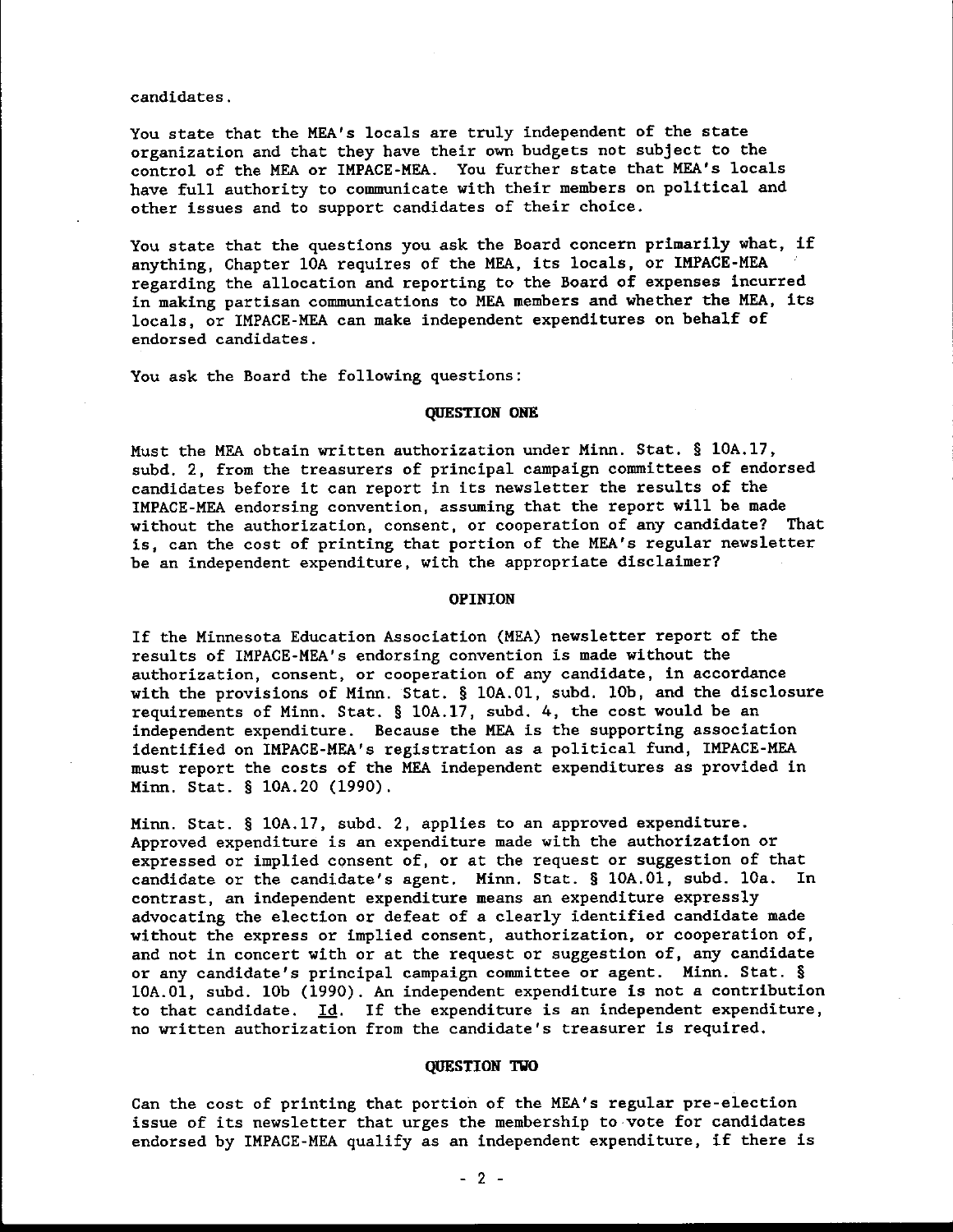no authorization, consent, or cooperation from the endorsed candidates in connection with the publication of the issue?

### **OPINION**

To the extent that the portion of the MEA's regular pre-election issue of its newsletter urging the membership to vote for IMPACE-MEA candidates is prepared and published in accordance with the provisions of Minn. Stat. § 10A.01, subd. 10b, and the disclosure requirements of Minn. Stat.

§ 10A.17, subd. 4, then the cost of printing and distributing the newsletter must be reported by IMPACE-MEA under the independent expenditure provisions of Minn. Stat. § 10A.20.

#### **QUESTION THREE**

If the costs of publication in the MEA's newsletter of information either reporting the endorsement of candidates by IMPACE-MEA or urging the election of candidates endorsed by IMPACE-MEA must be in the form of approved expenditures, and thereby contributions to the candidates named, and assuming that the costs exceed \$100, must the MEA itself register with the Board as a political committee or can IMPACE-MEA obtain the necessary written authorization from campaign committee treasurers, reimburse the MEA for the allocable portion of the newsletters and report the approved expenditures as contributions to the affected committees? If the MEA must register as a political committee, would its contributions be accumulated with those of IMPACE-MEA, subject to a single contribution limitation? Could the MEA establish more than one political fund with contribution limits separate from those of IMPACE-MEA? If the publication costs can be independent expenditures, and they exceed \$100, by whom are they reported?

## **OPINION**

No individual or association may make an approved expenditure of more than \$20 without receiving written authorization as to the amount that may be spent and the purpose of the expenditure from the treasurer of the principal campaign committee of the candidate who approved the expenditure. Minn. Stat. § 10A.17, subd. 2 (1990). An approved expenditure may take the form of a donation in kind which is defined as anything of value other than money or negotiable instruments given by an individual or association to a principal campaign committee for the purpose of influencing the nomination or election of a candidate. Minn. Stat. § 10A.01, subd. 7b (1990).

It is the opinion of the Board that because IMPACE-MEA, a political fund, lists the MEA as its supporting association on its registration as filed with the Board, the MEA in essence has established and registered a political fund in accordance with Minn. Stat. §§ 10A.12 and 10A.14. If MEA decides to seek authorization of its expenditures on behalf of candidates, IMPACE-MEA could proceed to obtain the written approvals specified in Minn. Stat. § 10A.17, subd. 2, and report the costs of the allocable portions of the newsletters as approved expenditures to the affected candidates in accordance with Minn. Stat. §§ 10A.20 and 10A.22, subd. 5 (1990).

The Board cautions that the provisions of Minn. Stat. § 10A.29 may apply to the establishment of more than one of political fund by an association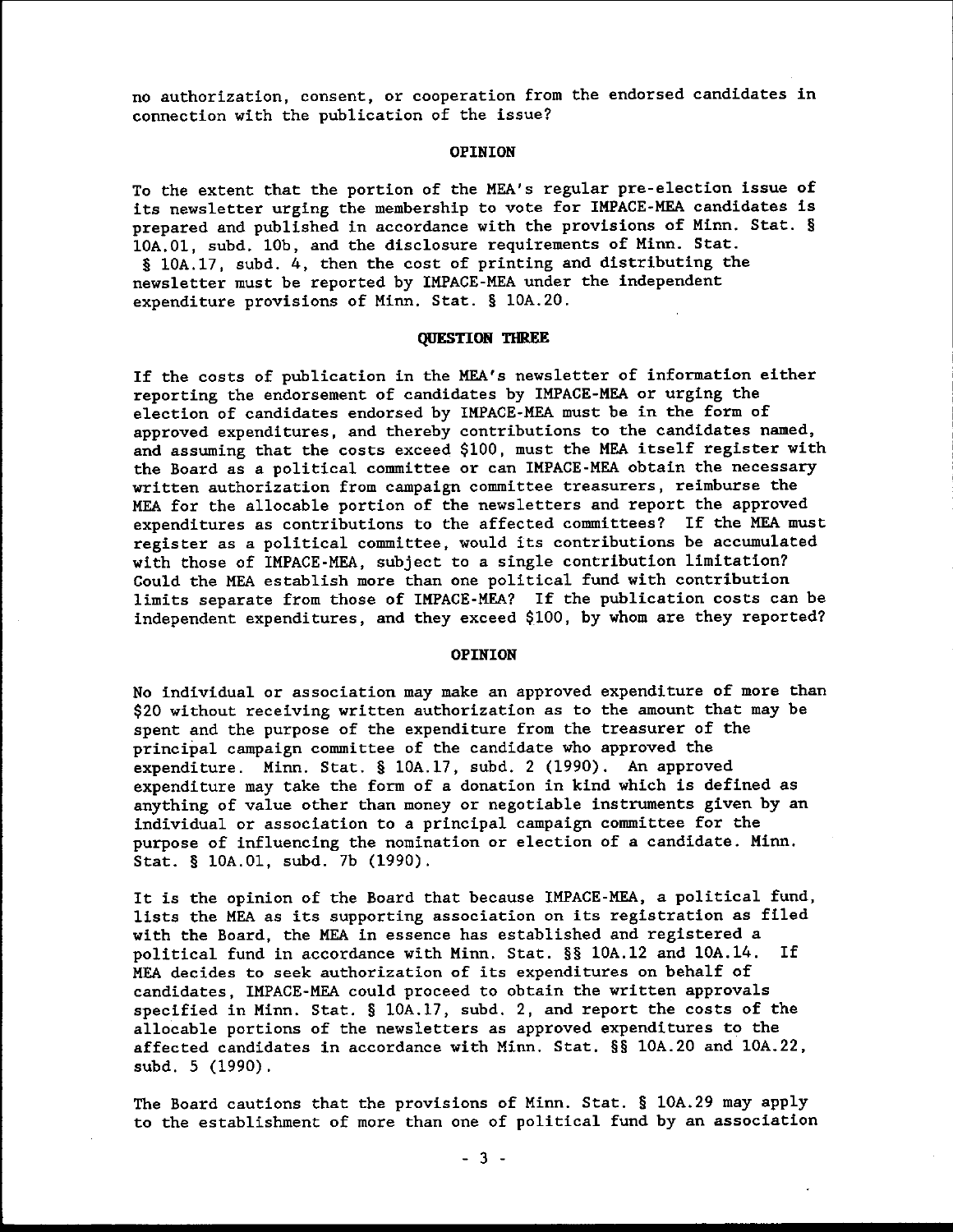if, for example, the proliferation of political funds is an attempt to circumvent the provisions of Chapter 10A by redirecting funds through or contributing funds on behalf of another association.

# **QUESTION FOUR**

Can IMPACE-MEA make independent expenditures on behalf of endorsed candidates in the form of brochures and leaflets distributed to the MEA's membership promoting the election of endorsed candidates to whom IMPACE-MEA has made cash contributions, assuming that the publication of such brochures and leaflets is done without the authorization, consent, or cooperation of the candidates? For example, IMPACE-MEA would not ask the candidate or his or her committee for a photograph or any other information to be used in such brochures or leaflets.

## **OPINION**

IMPACE-MEA may make independent expenditures on behalf of endorsed **Yes.** candidates in the form of brochures and leaflets distributed to the MEA's membership promoting the election of endorsed candidates to whom IMPACE-MEA has made cash contributions, provided that the publication of such brochures and leaflets is done without the authorization, consent, or cooperation of the candidates.

## **QUESTION FIVE**

Can MEA locals make independent expenditures on behalf of candidates endorsed by IMPACE-MEA in the form of communications to their members urging the election of such candidates? If the Board response is that as a matter of law if such expenditures are made, they can be made only in the form of approved expenditures, should each local that spends more than \$100 on such communications register a political fund with the Board? Must such contributions be accumulated with contributions made by the MEA or IMPACE-MEA and reported by the MEA or IMPACE-MEA? If such independent expenditures can be made by a local, and they exceed \$100, must the local register a political fund to report them?

### **OPINION**

If MEA locals operate independently from the Minnesota Education Association, each local that makes approved expenditures or independent expenditures or both totaling more than \$100 must register with the Board a political fund, make the expenditures from that fund, and file periodic reports of the fund's receipts and expenditures. Minn. Stat. §§ 10A.12, 10A.14, and 10A.20. It is the opinion of the Board that the Ethics in Government Act does not require candidates to aggregate the contributions from separate political funds when determining the application of contribution limits. However, the Act requires a candidate to aggregate contributions from a political party and to aggregate the contributions received from another candidate's principal campaign committee or any other committee bearing the contribution candidate's name or title or otherwise authorized by the contributing candidate for purposes of compliance with the applicable contribution limit. Minn. Stat. § 10A.27, subd. 9 (1990).

- 4 -